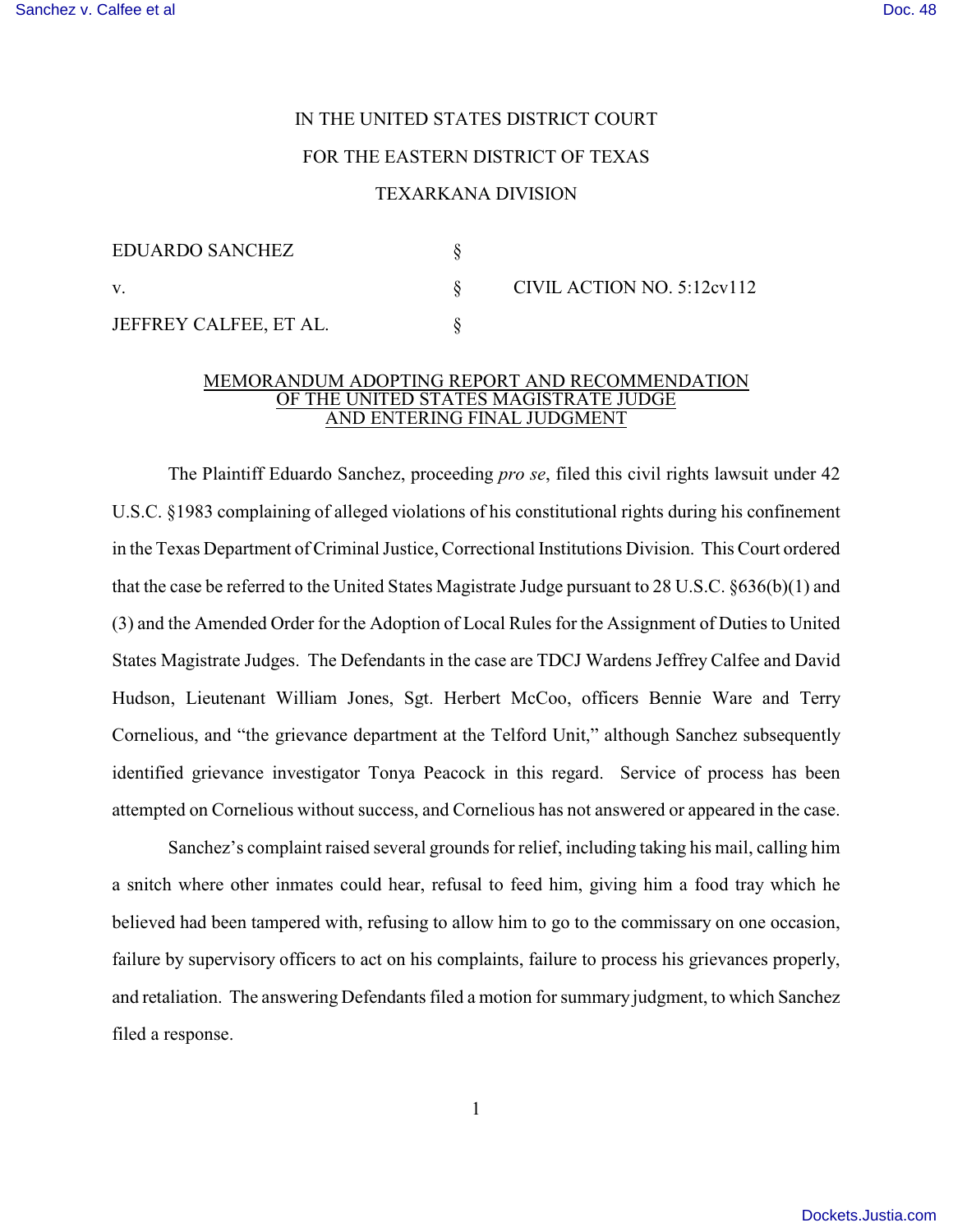After review of the pleadings, the Magistrate Judge issued a Report recommending the motion for summary judgment be granted and the lawsuit dismissed. The Magistrate Judge determined Sanchez's claims concerning the taking of his mail, the referral to him as a snitch, the refusal to feed him, and the tampered food tray were barred by the statute of limitations. The claim that Officer Cornelious refused to allow him to go to the commissary on May 18, 2010 was barred by limitations and also lacked merit on its face.

Next, the Magistrate Judge concluded Sanchez's claim that Officers Ware and Cornelious denied him a magazine and one piece of mail which "looked like a letter" did not set out a viable retaliation claim because the alleged retaliatory act was *de minimis*. This claim also did not set out a federal claim for deprivation of personal property because an adequate state post-deprivation remedy exists. In addition, the Magistrate Judge determined none of Sanchez's retaliation claims met the elements of such a claim as set out by the Fifth Circuit in Johnson v. Rodriguez, 110 F.3d 299, 310 (5th Cir. 1997).

The Magistrate Judge stated Sanchez's claims that supervisory officials failed to take the corrective action which Sanchez deemed appropriate lacked merit because prisoners have no constitutionally protected liberty interest in having grievances or complaints resolved to their satisfaction. Finally, the Magistrate Judge determined the Defendants were entitled to qualified immunity for damages claims against them in their individual capacities and Eleventh Amendment immunity for damages claims against them in their official capacities.

In his objections to the Magistrate Judge's Report, Sanchez first complains he did not consent to have his case heard by the Magistrate Judge and he requested a jury trial. The case was referred to the Magistrate Judge for the hearing of pre-trial matters and to submit recommendations for the disposition of prisoner petitions challenging the conditions of confinement or for motions for injunctive relief, for judgment on the pleadings, for summary judgment, to dismiss for failure to state a claim upon which relief may be granted, or to involuntarily dismiss an action, as set out in 28 U.S.C. §636(b). No consent is required for a referral under 28 U.S.C. §636(b), and litigants may not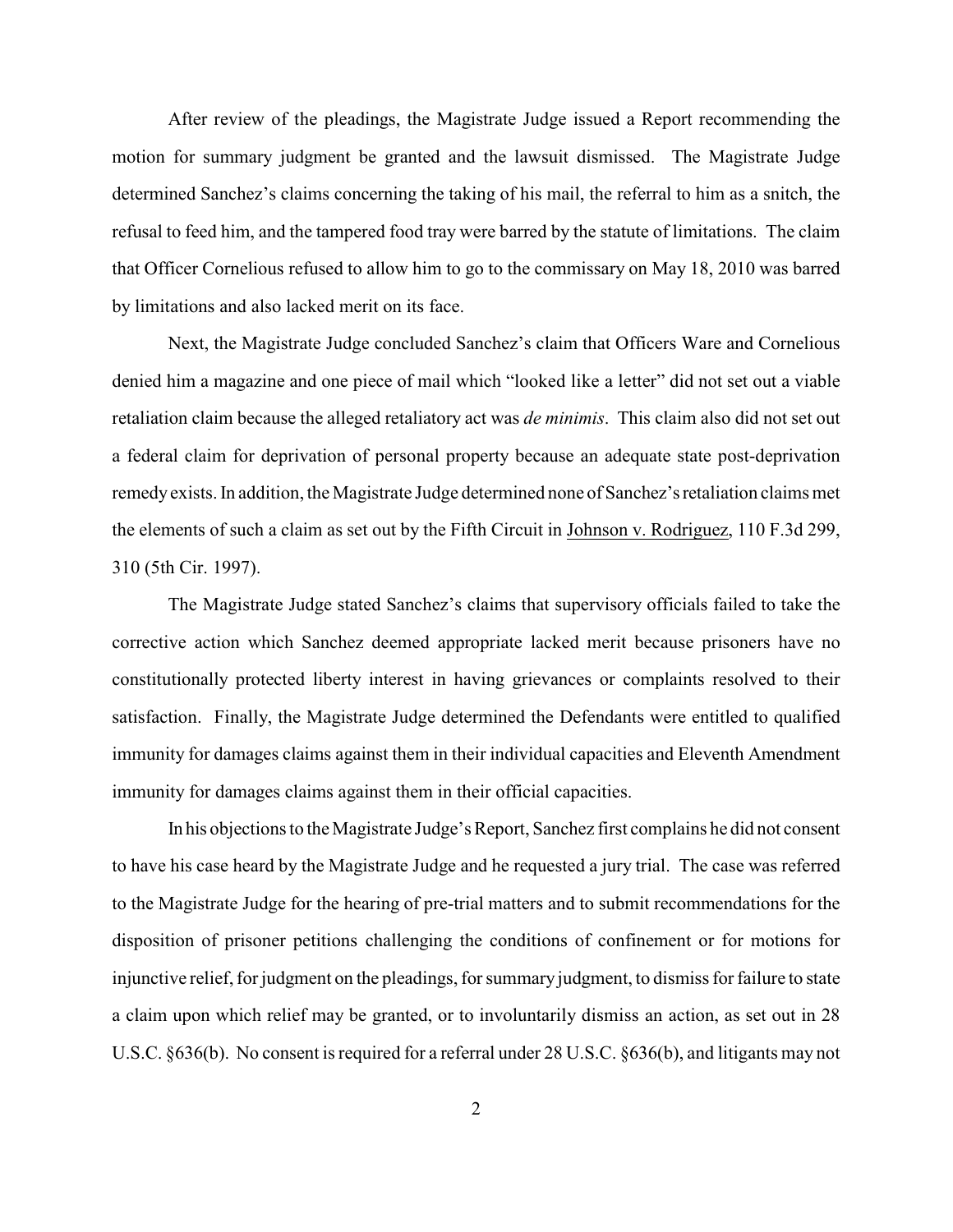withhold consent to a referral under this provision. Newsome v. EEOC, 301 F.3d 227, 230 (5th Cir. 2002). The fact a litigant requests a jury trial does not foreclose the granting of summary judgment where there are no disputed issued of material fact and the moving party is entitled to judgment as a matter of law. *See* Crumbley v. Helem, 485 Fed.Appx. 1, 2012 WL 975022 (5th Cir., March 22, 2012) (jury demand becomes moot when summary judgment is granted), *citing* Baranowski v. Hart, 486 F.3d 112, 126 (5th Cir. 2007).

Next, Sanchez discusses the allegedly tampered food tray and asserts the statute of limitations begins to run when he knows or has reason to know of the injury forming the basis of the action. His own pleadings show he saw the alleged tampering as soon as he received the tray, on April 25, 2010, and his Step Two grievance concerning the food tray was signed on July 13, 2010. Sanchez's lawsuit is signed October 5, 2012, over two years after his Step Two grievance was denied. The Magistrate Judge properly determined this claim is barred by the statute of limitations.

Although Sanchez contends the grievance attached to his original complaint was denied on December 29, 2010, within the limitations period, this grievance only concerns an alleged incident of harassment and retaliation by Ware and Cornelious which occurred on September 30, 2010. The Magistrate Judge did not conclude this claim was time-barred, and the filing of this grievance did not bring all of Sanchez's claims within the limitations period.

Sanchez appears to argue the denials of his grievances were themselves retaliatory, asserting Warden Calfee and grievance investigator Peacock had known since 2007 that Sanchez was having problems but had done nothing. In effect, Sanchez raises the circular argument that his grievances were denied in retaliation for his having filed grievances. The argument fails because Sanchez has not shown that but for the alleged retaliatory intent, his grievances would not have been denied.

Finally, Sanchez argues all of the Defendants' actions for the past four years have been objectively unreasonable, complaining the Magistrate Judge did not "attempt to justify" the Defendants' actions in trying to poison him, taking his mail, or retaliating against him. As the Magistrate Judge correctly concluded, after the defendants properly invoke qualified immunity, the